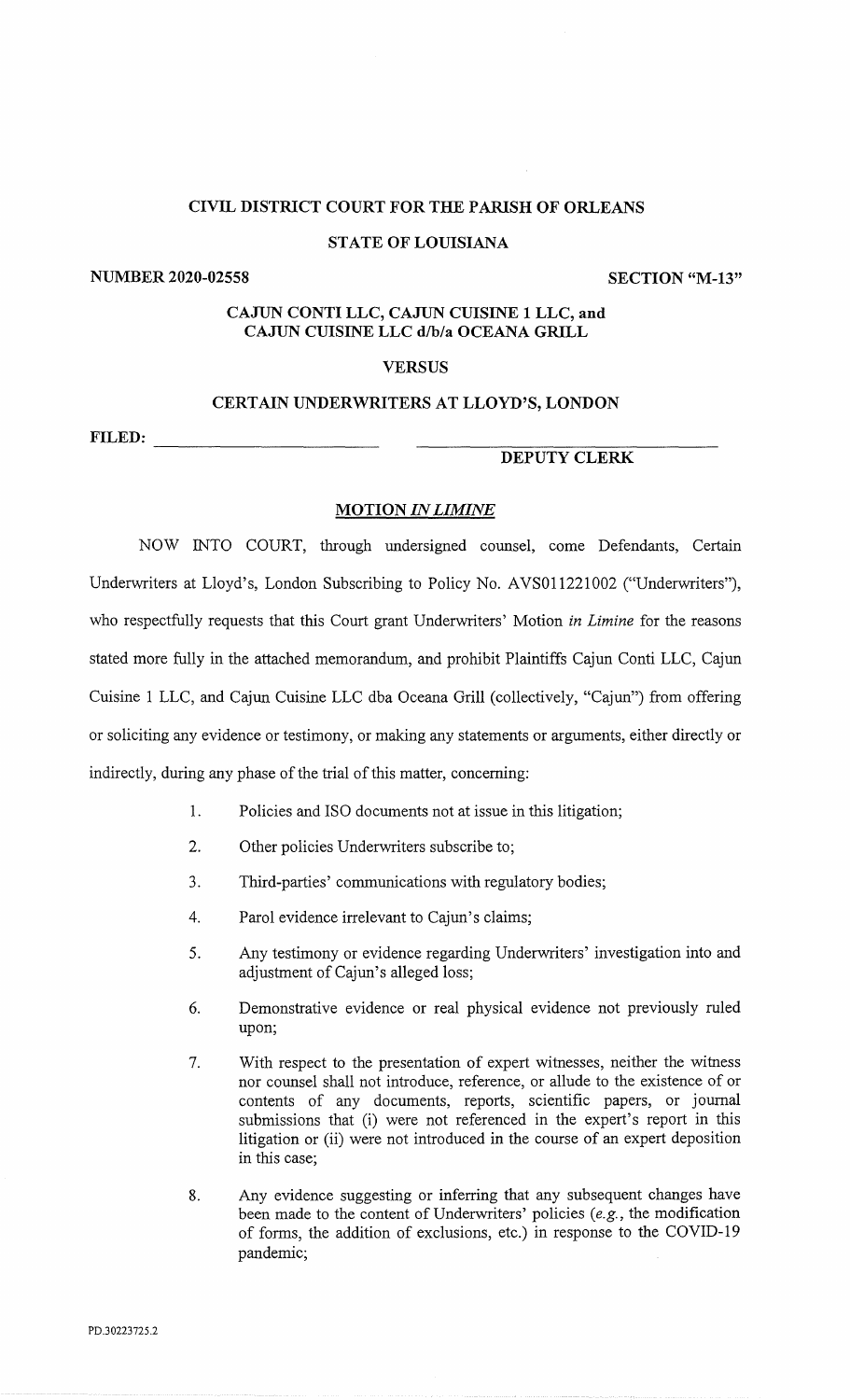- 9. Any testimony or argument suggesting that Underwriters asserted claim(s) of privilege during discovery;
- 10. The relative wealth or poverty of any party to the lawsuit; and
- 11. Any testimony, evidence or argument concerning the yearly profits of the litigants.

With respect to the presentation of expert witnesses, neither the witness nor counsel shall not introduce, reference, or allude to the existence of or contents of any documents, reports, scientific papers, or journal submissions that (i) were not referenced in the expert's report in this litigation or (ii) were not introduced in the course of an expert deposition in this case.

WHEREFORE, for the reasons stated above and more fully in the attached memorandum in support, Underwriters pray that this Motion be granted.

Respectfully submitted,

PHELPS DUNBAR LLP

BY:

Virginia Y. Dodd, Bar Roll Nd Kate B. Mire, Bar Roll No. 33009 Kevin W. Welsh, Bar Roll No. 35380 II City Plaza | 400 Convention Street, Suite 1100 Baton Rouge, Louisiana 70802-5618 Telephone: 225-346-0285 Facsimile: 225-381-9197 Email: ginger.dodd@phelps.com kate.mire@phelps.com kevin.welsh@phelps.com

-AND-

Allen C. Miller, Bar Roll No. 26423 Thomas H. Peyton, Bar Roll No. 32635 Canal Place 1 365 Canal Street, Suite 2000 New Orleans, Louisiana 70130 Telephone: 504 566 1311 Facsimile: 504 568 9130 Email: allen.miller@phelps.com thomas.peyton@phelps.com

ATTORNEYS FOR CERTAIN UNDERWRITERS AT LLOYD'S, LONDON SUBSCRIBING TO POLICY NO. AVS011221002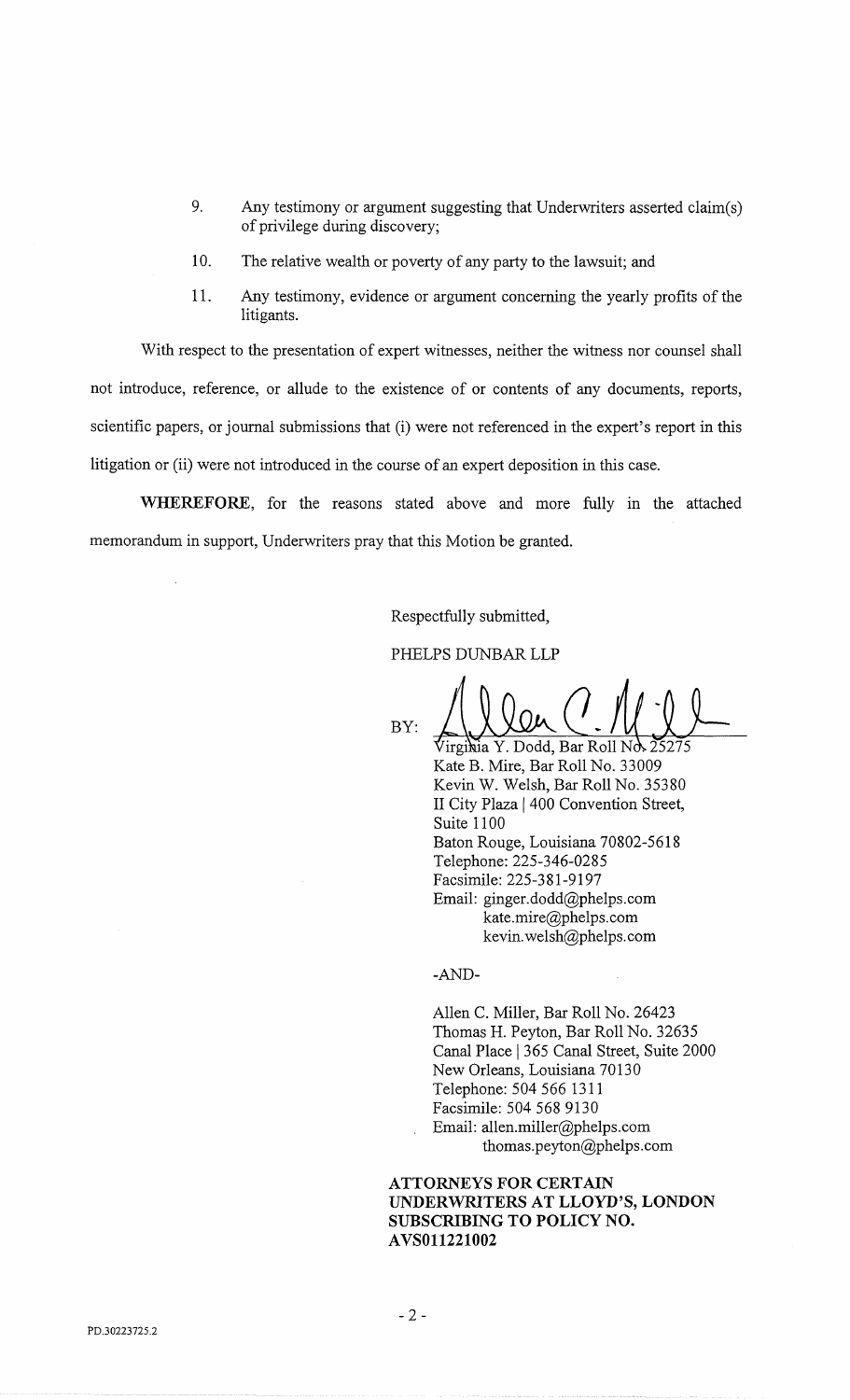# CERTIFICATE OF SERVICE

I hereby certify that I have on this 12<sup>th</sup> day of November, 2020, delivered a copy of the foregoing to all known counsel of record by United States Mail, proper postage prepaid, Electronic Mail and/or Facsimile.

Allan C. M. Il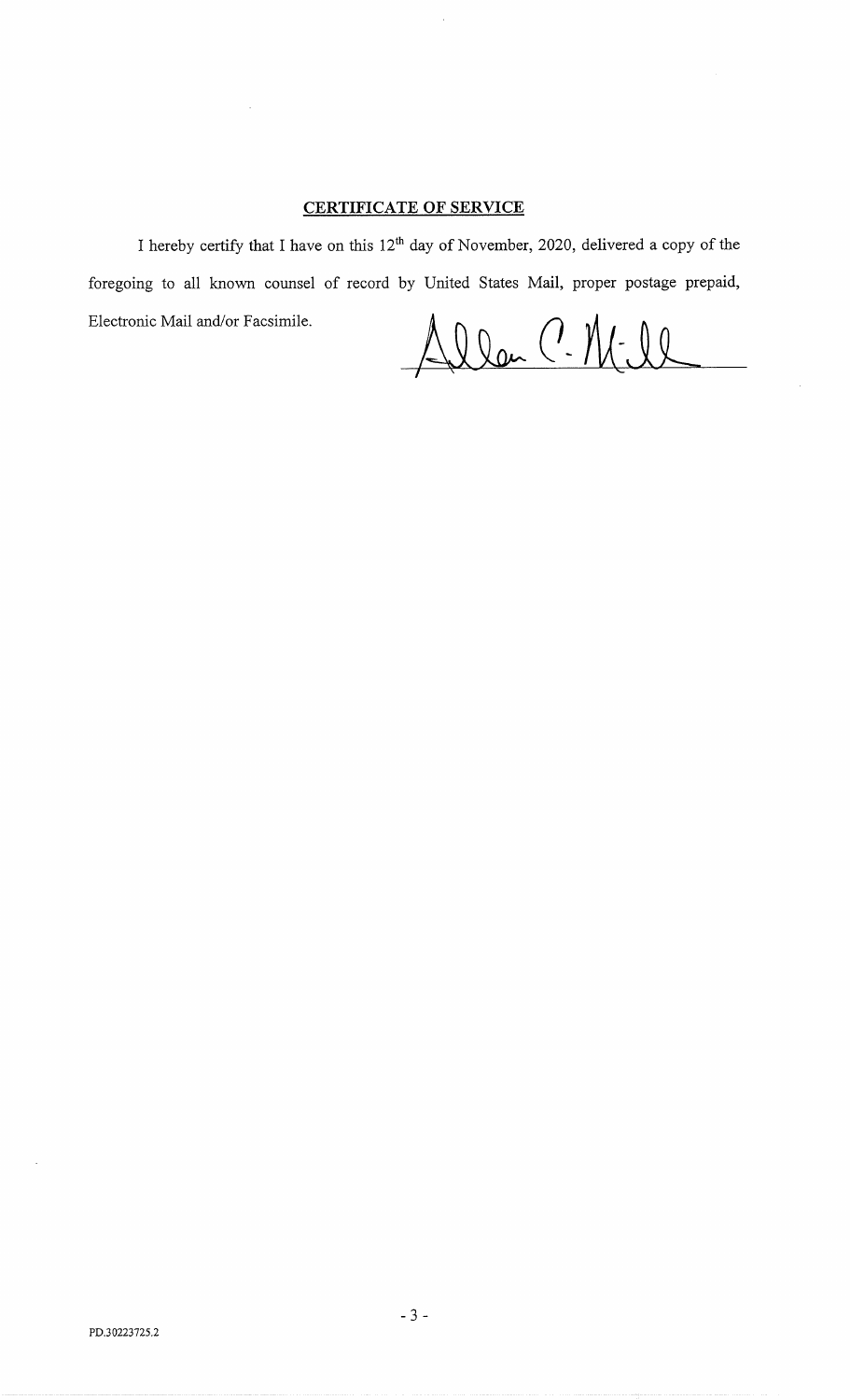### STATE OF LOUISIANA

## NUMBER 2020-02558 SECTION "M-13"

# CAJUN CONTI LLC, CAJUN CUISINE 1 LLC, and CAJUN CUISINE LLC d/b/a OCEANA GRILL

### **VERSUS**

## CERTAIN UNDERWRITERS AT LLOYD'S, LONDON

FILED:

### DEPUTY CLERK

### MEMORANDUM IN SUPPORT OF MOTION IN LIMINE

### MAY IT PLEASE THE COURT:

Defendants, Certain Underwriters at Lloyd's, London Subscribing to Policy No. AVS011221002 ("Underwriters") submit this Memorandum in Support of their Motion in Limine. The Underwriters request that Plaintiffs, Cajun Conti LLC, Cajun Cuisine 1 LLC and Cajun Cuisine LLC d/b/a Oceana Grill (collectively, "Cajun") be prohibited from offering or soliciting any evidence or testimony, or making any statements or arguments, either directly or indirectly, during any phase of the trial regarding the areas discussed below.

### I. LEGAL ANALYSIS

"Generally, a district court is afforded great discretion concerning the admission of evidence at trial, and its decision to admit or exclude evidence may not be reversed on appeal in the absence of an abuse of that discretion." Medine v. Roniger, 2003-3436 (La. 07/02/04), 879 So. 2d 706, 711. Louisiana Code of Evidence article 401 defines relevant evidence as "evidence having any tendency to make the existence of any fact that is of consequence to the determination of the action more probable or less probable than it would be without the evidence."

Generally, "relevant evidence is admissible, and evidence that is not relevant is not admissible." State v. Thomassie, 2016-0370 (La. App. 4 Cir. 12/21/16), 206 So. 3d 311, 315, writ denied, 2017-0186 (La. 02/24/17), 216 So. 3d 60. Furthermore, even if relevant, "evidence may be excluded if its probative value is substantially outweighed by the danger of unfair prejudice, confusion of the issues, or misleading the jury, or by considerations of undue delay, or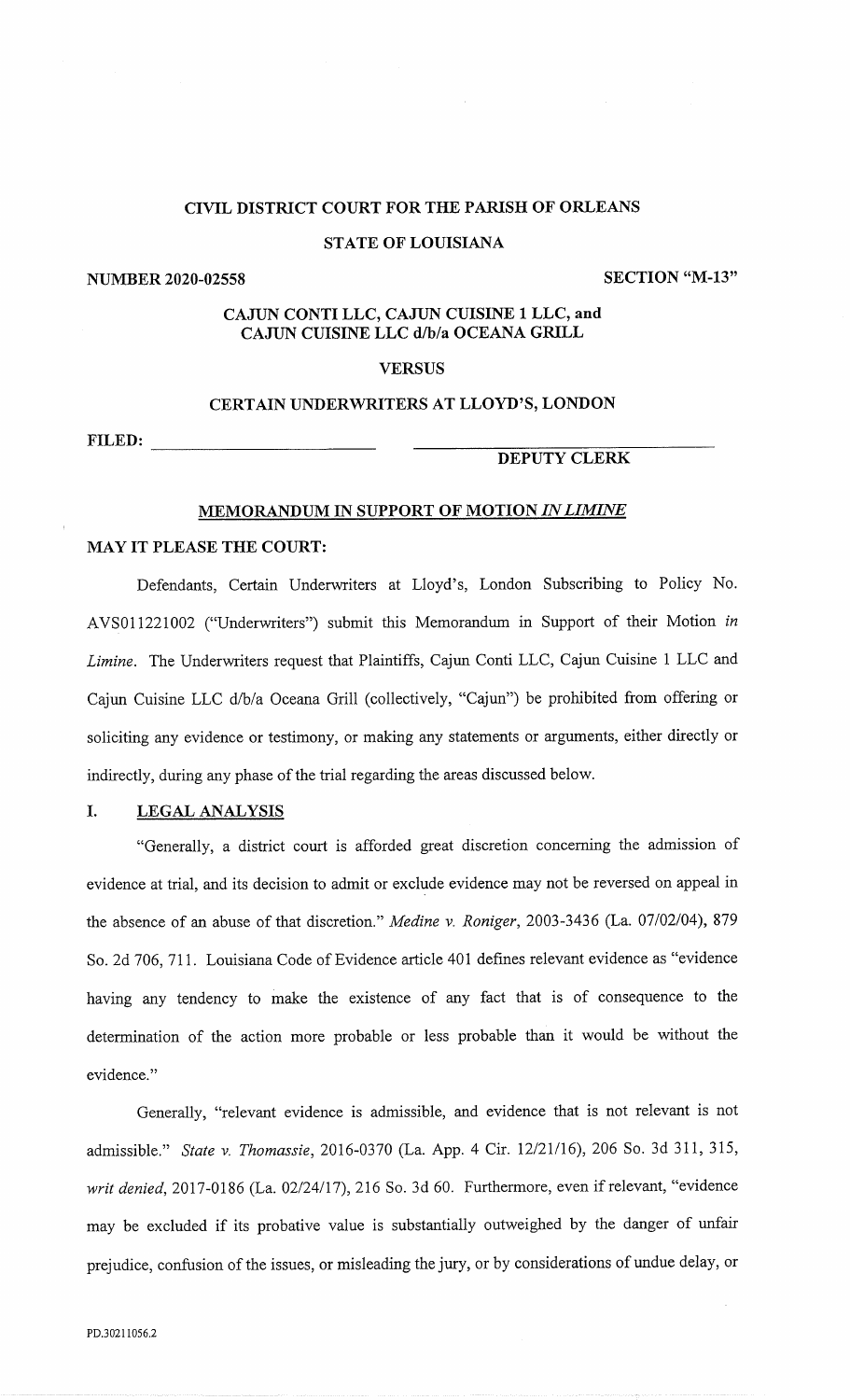waste of time." La. Code of Evid. art. 403. Evidence may cause "undue prejudice" when the evidence has "an undue tendency to suggest decision on an improper basis, commonly, though not necessarily, an emotional one." State v. Jackson, 584 So. 2d 266, 268 (La. App. 1 Cir. 1991).

For each of the categories of evidence discussed below, the evidence is either not relevant, or even if relevant, is unduly prejudicial to the Underwriters. As such, the evidence should be excluded.

# A. References To Other Insurance Policies, ISO Documents Not at Issue In This Litigation, Testimony Concerning Other Insurance Policies Underwriters Subscribe To, And Evidence Of Communications By Third-Parties Regulatory Bodies.

The Court should exclude any evidence submitted by Cajun pertaining to any and all policies or policy documents other than the specific policy (the "Policy") issued by Underwriters to Cajun.

"An insurance policy is a contract between the insured and insurer and has the effect of law between them." Gorman v. City of Opelousas, 2013-1734 (La. 7/1/14), 148 So. 3d 888, 892. "When the words of an insurance contract are clear and explicit and lead to no absurd consequences, courts must enforce the contract as written and may make no further interpretation in search of the parties' intent." Gorman, 148 So. 3d at 892. Thus, the meaning of the words in insurance policies—like any other contract—are "ordinarily determined from the four corners of the instrument, and extrinsic (parol) evidence is inadmissible either to explain or to contradict the terms thereof." French Quarter Realty v. Gambel, 2005-0933 (La. App. 4 Cir. 12/28/05), 921 So. 2d 1025, 1029-30. "[T]he use of extrinsic evidence is proper only where a contract is ambiguous after examination of the four corners of the agreement." Id. at 1030.

Time and again, Cajun has asked the Court to ignore these hornbook rules of Louisiana contractual interpretation. Cajun's suggestions come despite the fact that Cajun has never alleged, nor has this Court found, that the Policy is ambiguous. Consider:

- Cajun's operative Second Amended Petition does not assert any ambiguity in the Policy.
- Cajun's Opposition to Underwriters' Motion for Summary Judgment does not assert any ambiguity in the Policy.
- In the Court's Order denying Underwriters' Motion for Summary Judgment, the Court did not find any provision of the Policy ambiguous.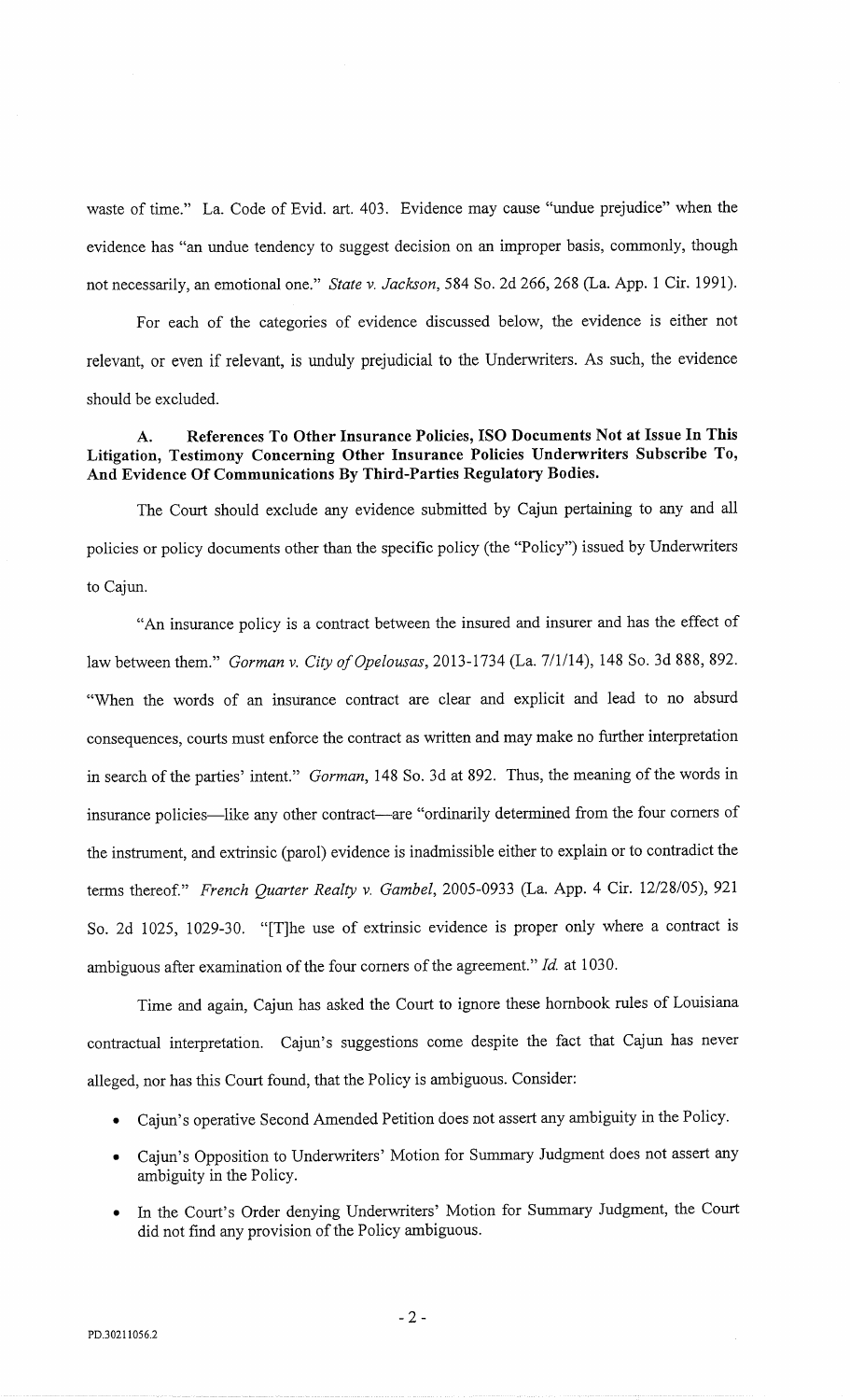- In Cajun's Opposition to Underwriters' Motion to Exclude Charles Miller, it does not identify a single ambiguous provision in the Policy.
- During the hearing on Underwriters' Daubert motion concerning Mr. Miller, Cajun did not argue—and this Court did not find—that any provision of the Policy is ambiguous.
- Likewise, during the hearing on Underwriters' Motion to Quash Cajun's 1442 Subpoena, Cajun did not argue—and this Court did not find—that any provision of the Policy is ambiguous.

Cajun has had ample time to assert that the extrinsic evidence is required because the Policy is ambiguous, however Cajun has repeatedly declined to do so. And, yet, Cajun has repeatedly sought discovery on parol evidence and has offered expert testimony that is, itself, parol evidence.

Underwriters respectfully submit that Cajun has had more than enough time to take the position that the Policy is ambiguous, but it has repeatedly declined to do so. Consequently, under the rules for contractual interpretation in the Civil Code and the rules for interpreting insurance policies stated in Gorman, supra, the content of the Policy is the only evidence that may be considered for interpretive purposes, to the exclusion of: (i) other policies; (ii) ISO documents and forms, (iii) testimony regarding other policies that Underwriters subscribe to; (iv) third party statements to regulatory bodies; and (v) any other parol evidence irrelevant to Cajun's claims. All of this evidence should be excluded as a matter of law.

# B. Discussions of Underwriters' Handling of Cajun's Claim

In Cajun's operative Second Amended Petition, Cajun describes the narrow scope of this

declaratory judgment action:

77. Plaintiffs seek a Declaratory Judgment to determine whether the COVID-19 Civil Authority Orders restricting the operations of their business trigger the civil authority provision of the policy issued to the plaintiffs.

78. Plaintiffs ask the Court to affirm that because the all-risk policy provided by Lloyd's does not contain an exclusion for virus or pandemic, the policy provides coverage to plaintiffs for any civil authority orders shutting down or limiting the operations of restaurants in the New Orleans area due to physical loss from COVID-19 within one mile from the plaintiffs' business, and that the policy provides business income coverage for the contamination of the insured premises by COVID-19.

79. Plaintiffs do not seek any determination on the amount of damages or any other remedy besides the declaratory relief.

Second Amended Petition, p. 8 (emphasis supplied).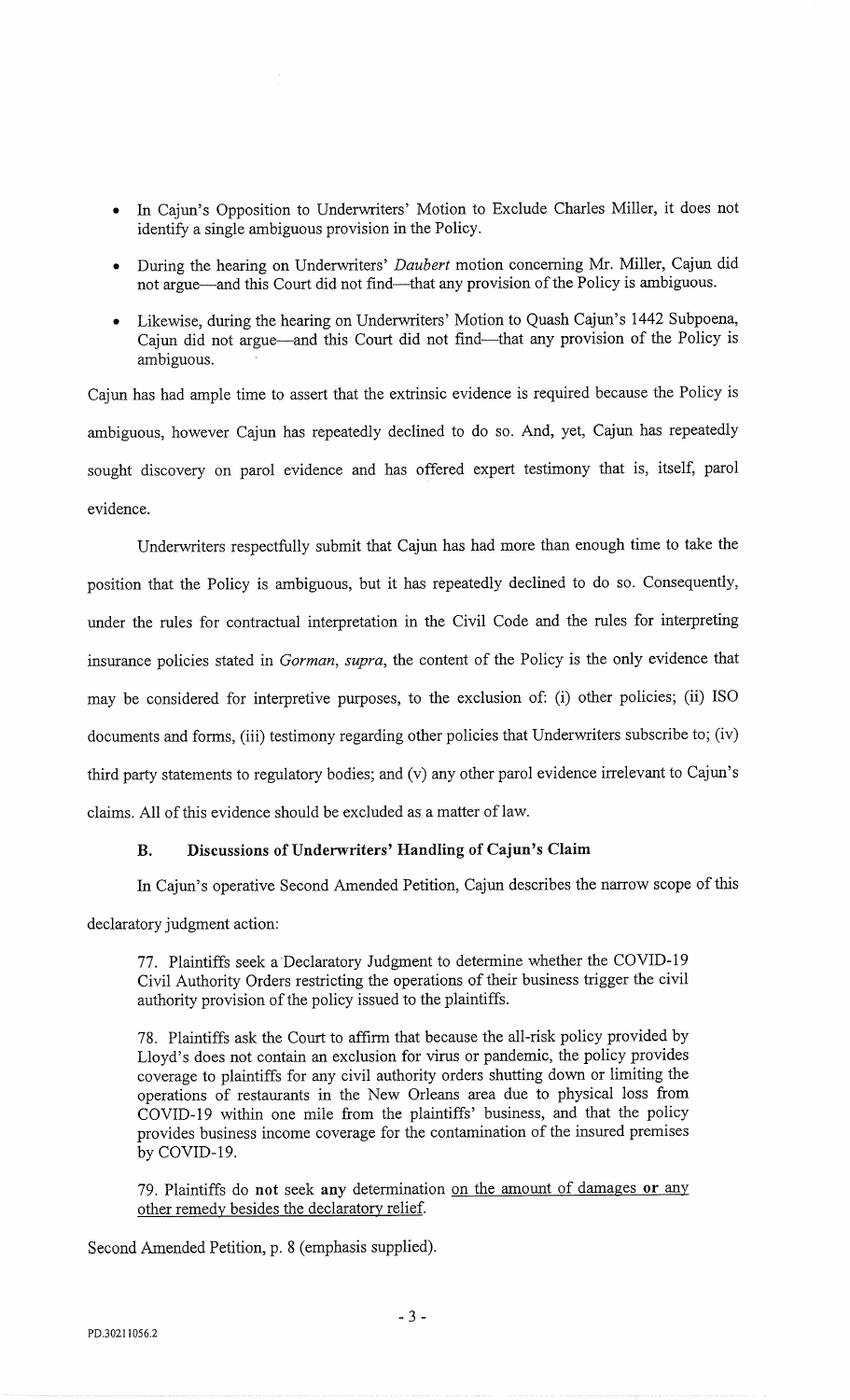Nevertheless, during the November 11, 2020 deposition of Cajun's expert, Charles Miller, counsel for Cajun suggested that at least some issues relevant to Underwriters' handling of Cajun's claim—including, apparently, the predicate facts for Title 22 statutory penalties should the Court conclude that coverage exists—are at issue in this litigation. Underwriters' counsel disagreed with Cajun's counsel's assertion on the record during the deposition and, in filing this motion, Underwriters formally object to Cajun's efforts to expand the scope of its pleadings.

Further, Underwriters ask the Court to exclude any testimony or evidence regarding Underwriters' investigation into and adjustment of Cajun's alleged loss as irrelevant to the question of the existence of coverage under the four corners of the subject policy. Generally, "[w]hether an insurance policy provides coverage . . . it is a question of law[.]" Melder v. State Farm Mut. Auto. Ins. Co., 2016-692 (La. App. 3 Cir. 12/14/16), 208 So. 3d 416, 419, writ granted, 2017-0095 (La. 4/7/17), 218 So. 3d 107. Although Underwriters and Cajun will litigate whether the underlying insuring agreement provides coverage as applied to a narrow set of contested facts (for example, whether a virus causes "direct physical loss of or damage to property"), Underwriters' investigation into and adjustment of Cajun's loss has no bearing on what the subject policy does or does not cover. Because evidence of Underwriters' investigation into and adjustment of Cajun's alleged loss is not probative of any issue in this litigation, Underwriters ask the Court to exclude all testimony and evidence on these issues.

# C. Miscellaneous Requests for Relief

In addition, Underwriters seek the following limitations on the presentation of evidence at trial:

- Underwriters ask the Court to exclude demonstrative evidence or real physical evidence not previously ruled upon.
- With respect to the presentation of expert witnesses, neither the witness nor counsel shall not introduce, reference, or allude to the existence of or contents of any documents, reports, scientific papers, or journal submissions that (i) were not referenced in the expert's report in this litigation or (ii) were not introduced in the course of an expert deposition in this case.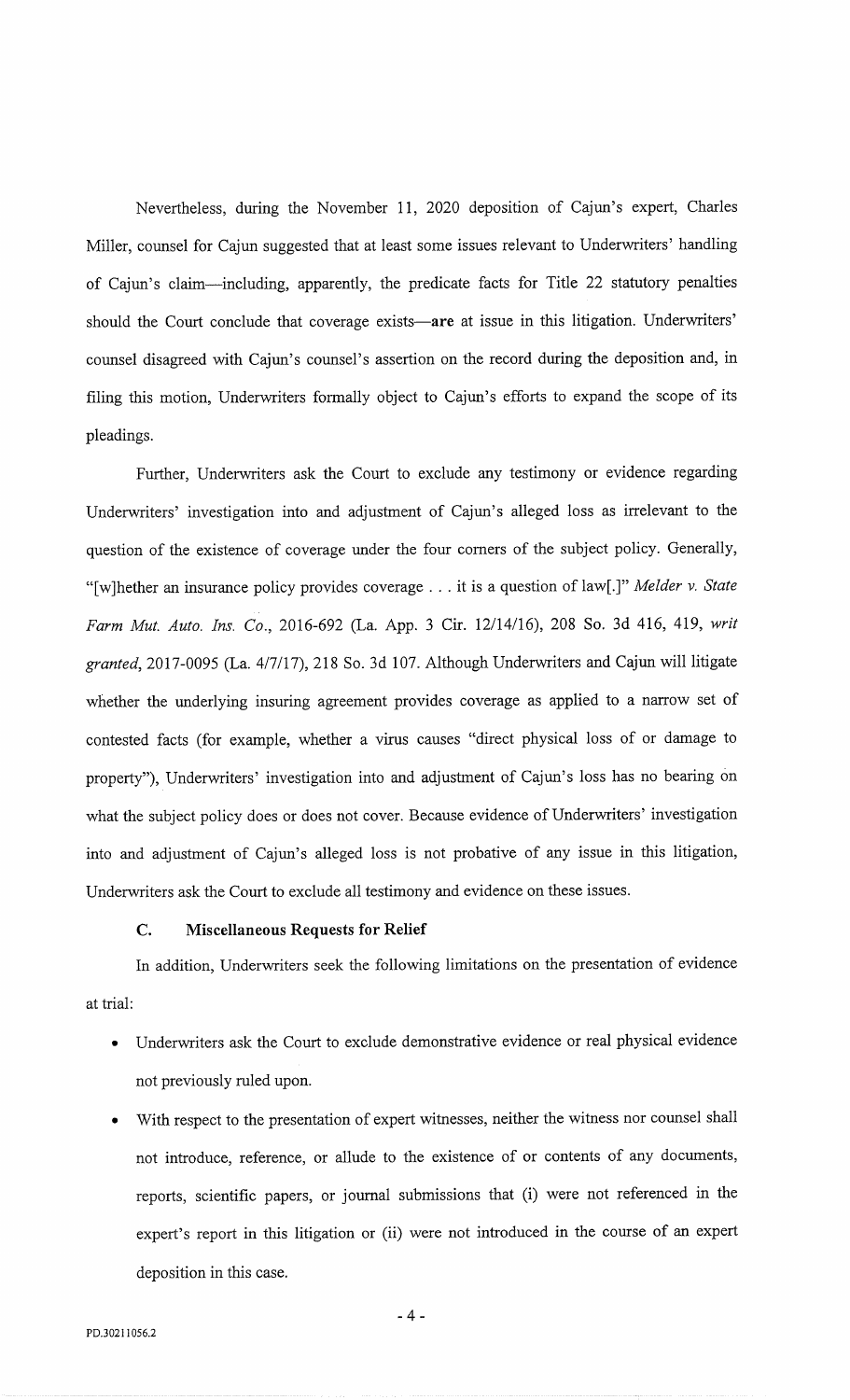- Underwriters request the Court to exclude any reference by Cajun, Cajun's counsel, or Cajun's' witnesses that suggests or infers that any subsequent changes have been made to the content of Underwriters' policies (e.g., the modification of forms, the addition of exclusions, etc.) in response to the COVID-19 pandemic.
- Underwriters request the Court to exclude any testimony or argument suggesting Underwriters asserted claim(s) of privilege during discovery. Claims of privilege are not admissible as evidence.
- Underwriters ask the Court to exclude any evidence of the relative wealth or poverty of a party to a lawsuit.
- Underwriters ask the Court to exclude any mention of yearly profits of the litigants.

# II. CONCLUSION

For the reasons stated more fully above, Underwriters respectfully request that this Court grant the instant Motion.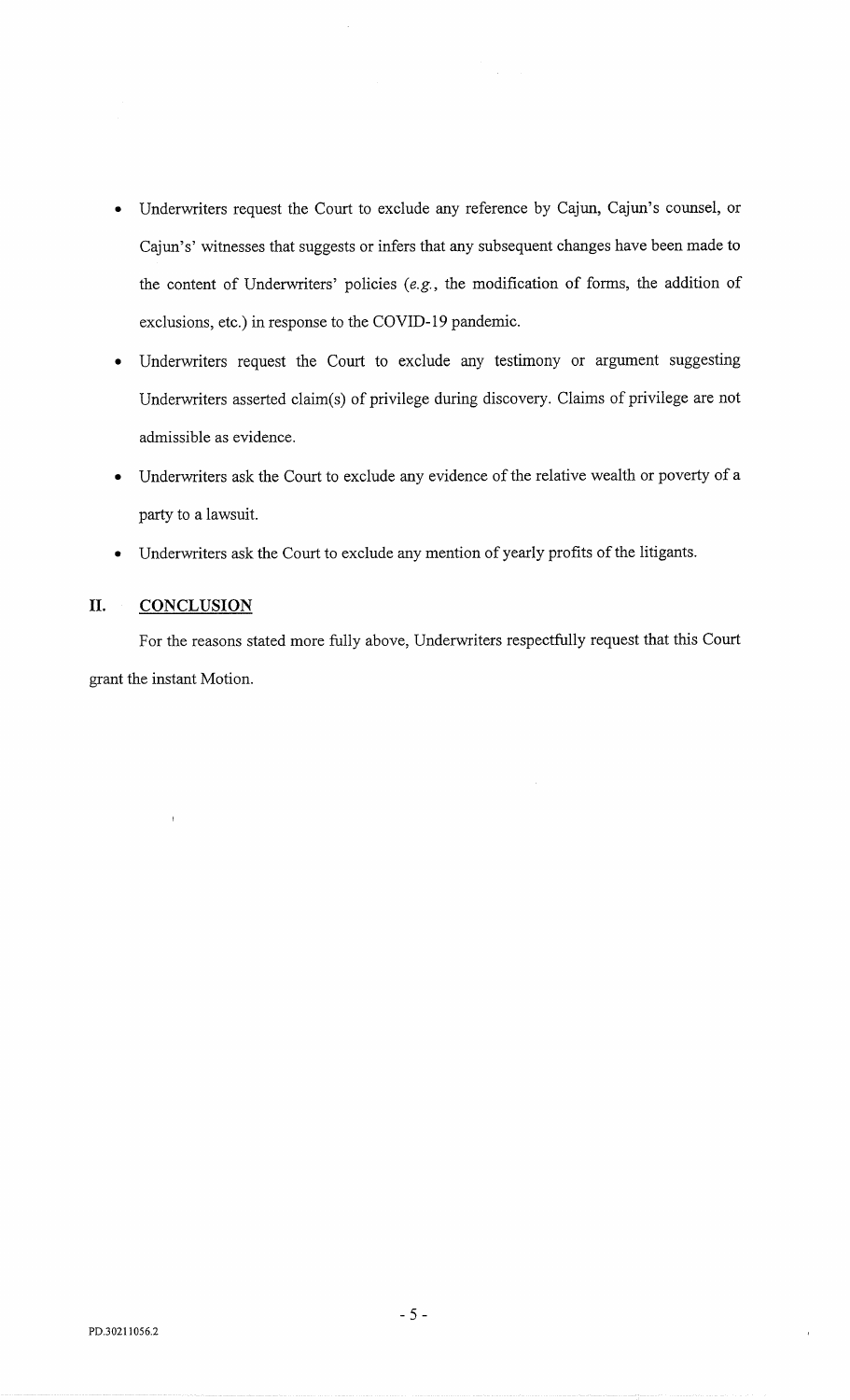Respectfully submitted,

PHELPS DUNBAR LLP

BY: 'Virginia Y. Dodd, Bar Roll No. 25275

Kate B. Mire, Bar Roll No. 33009 Kevin W. Welsh, Bar Roll No. 35380 II City Plaza 1400 Convention Street, Suite 1100 Baton Rouge, Louisiana 70802-5618 Telephone: 225-346-0285 Facsimile: 225-381-9197 Email: ginger.dodd@phelps.com kate.mire@phelps.com kevin.welsh@phelps.com

-AND-

Allen C. Miller, Bar Roll No. 26423 Thomas H. Peyton, Bar Roll No. 32635 Canal Place | 365 Canal Street, Suite 2000 New Orleans, Louisiana 70130 Telephone: 504 566 1311 Facsimile: 504 568 9130 Email: allen.miller@phelps.com thomas.peyton@phelps.com

ATTORNEYS FOR CERTAIN UNDERWRITERS AT LLOYD'S, LONDON SUBSCRIBING TO POLICY NO. AVS011221002

## CERTIFICATE OF SERVICE

I hereby certify that I have on this 12<sup>th</sup> day of November, 2020, delivered a copy of the foregoing to all known counsel of record by United States Mail, proper postage prepaid,

Electronic Mail and/or Facsimile.

 $\mathcal{L}$  C,  $\mathcal{M}$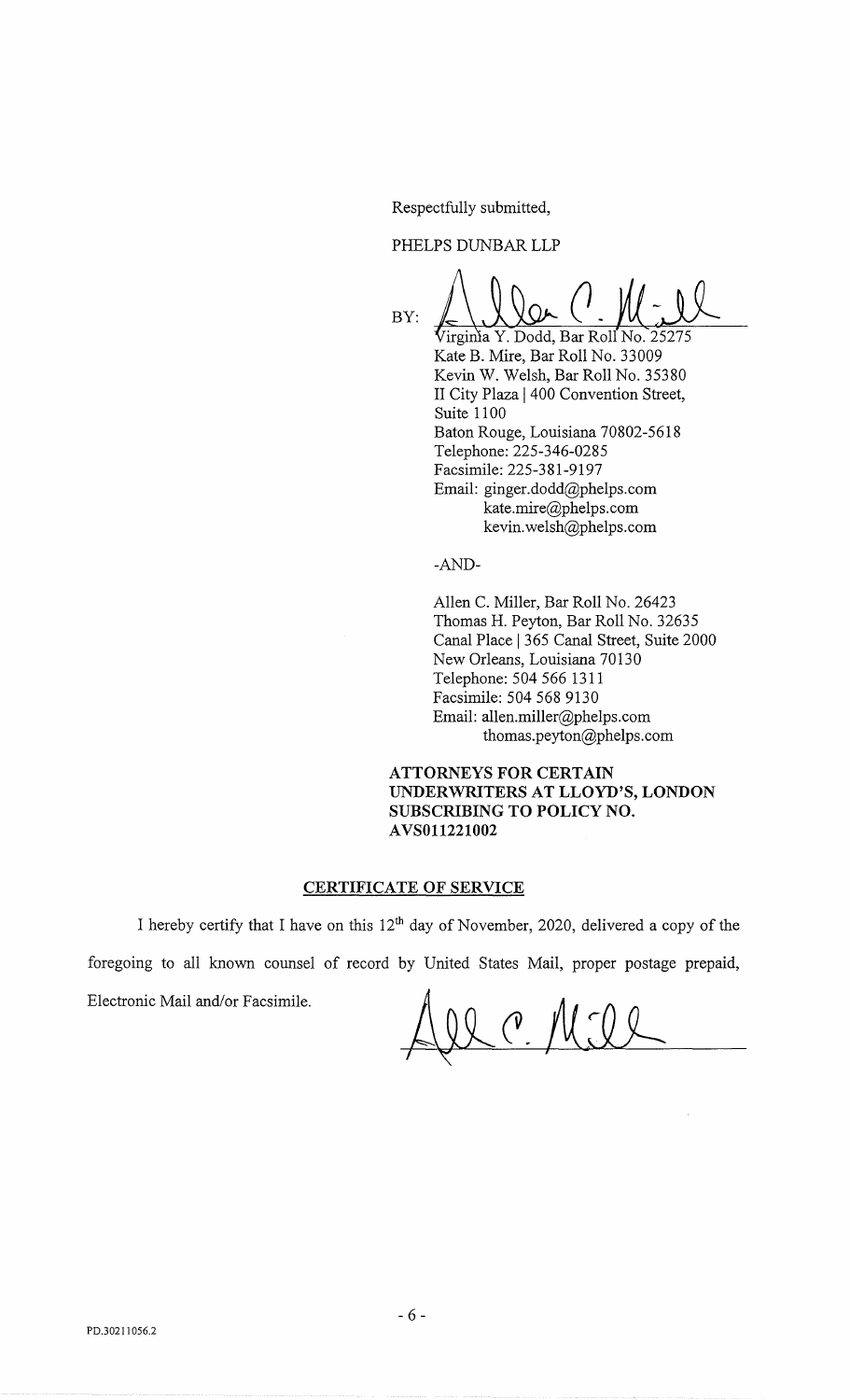## STATE OF LOUISIANA

NUMBER 2020-02558 SECTION "M-13"

# CAJUN CONTI LLC, CAJUN CUISINE 1 LLC, and CAJUN CUISINE LLC d/b/a OCEANA GRILL

# **VERSUS**

## CERTAIN UNDERWRITERS AT LLOYD'S, LONDON

FILED:

## DEPUTY CLERK

# MOTION AND ORDER TO SET FOR HEARING

NOW INTO COURT, through undersigned counsel, comes Defendants, Certain Underwriters at Lloyd's, London Subscribing to Policy No. AVS011221002 ("Underwriters"), who respectfully request that Plaintiffs, Cajun Conti LLC, Cajun Cuisine 1 LLC and Cajun Cuisine LLC d/b/a Oceana Grill (collectively, "Cajun") show cause why Underwriters' Motion in Limine should not be granted. Underwriters will not offer live testimony at the hearing of its Motion in Limine. The above-captioned case is set for trial beginning November 16, 2020. Accordingly,

IT IS HEREBY ORDERED that Cajun show cause on the 16th day of November, 2020, at 9:00 o'clock a.m. why the foregoing Motion should not be granted.

New Orleans, Louisiana day of November, 2020.

Honorable Paulette Irons, Presiding Judge, Cajun Conti LLC, Cajun Cuisine 1 LLC, and Cajun Cusine LLC d/b/a Oceana Grill v. Certain Underwriters at Lloyd's, London, Case No. 2020-2558, Division M, Civil District Court for the Parish of Orleans, State of Louisiana

# Please do not serve.

Plaintiffs will be served in accordance with Louisiana Code of Civil Procedure article 1313(c).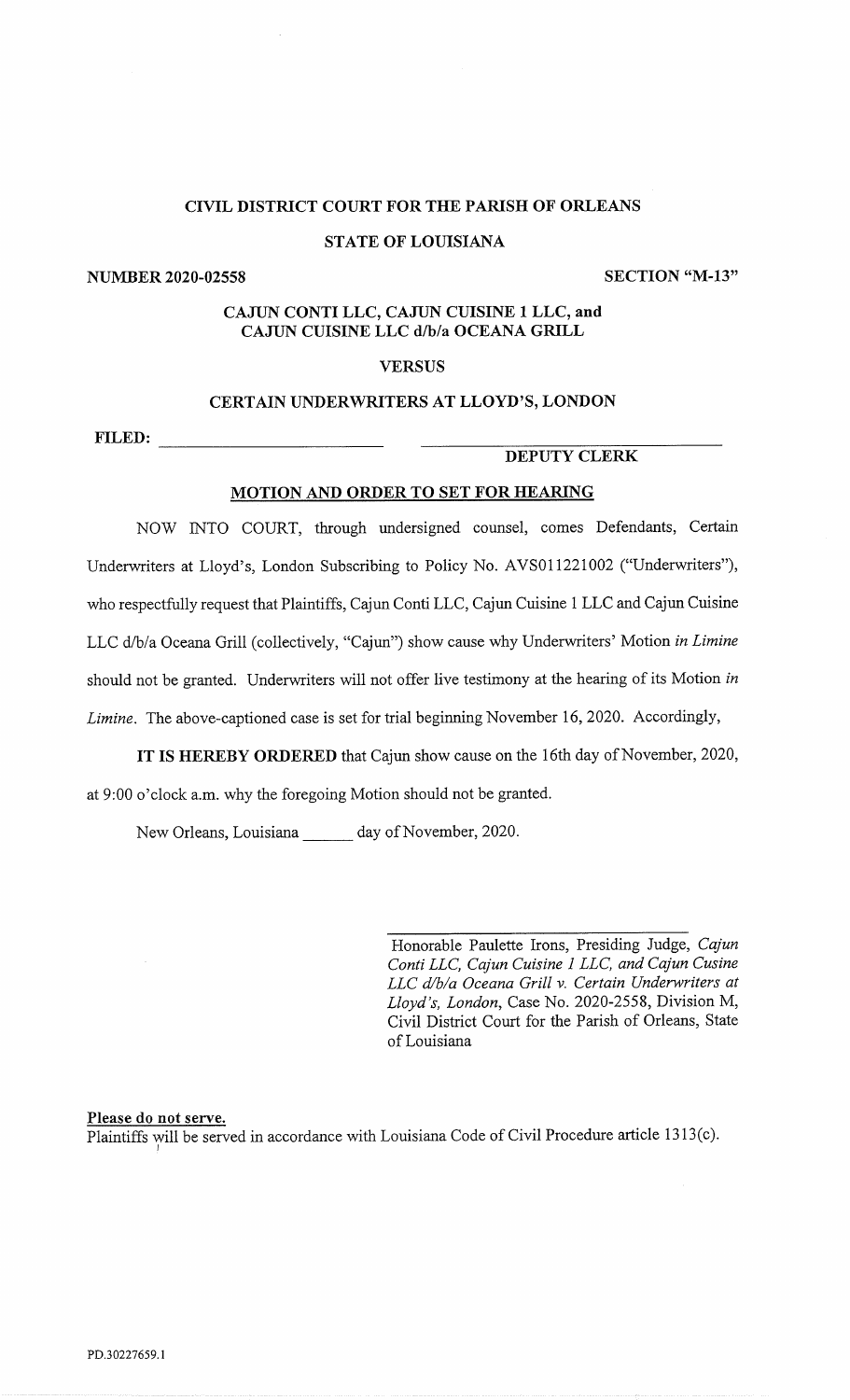## STATE OF LOUISIANA

NUMBER 2020-02558 SECTION "M-13"

# CAJUN CONTI LLC, CAJUN CUISINE 1 LLC, and CAJUN CUISINE LLC d/b/a OCEANA GRILL

## **VERSUS**

### CERTAIN UNDERWRITERS AT LLOYD'S, LONDON

FILED:

# DEPUTY CLERK

## **ORDER**

In consideration of the Motion in Limine (the "Motion") filed by Defendants, Certain Underwriters at Lloyd's, London Subscribing to Policy No. AVS011221002 ("Underwriters"):

IT IS HEREBY ORDERED that the Motion is granted;

IT IS FURTHER ORDERED that Plaintiffs Cajun Conti LLC, Cajun Cuisine 1 LLC, and Cajun Cuisine LLC d/b/a Oceana Grill (collectively, "Cajun") are prohibited from offering or soliciting any evidence or testimony, or making any statements or arguments, either directly or indirectly, during any phase of the trial of this matter regarding: (1) policies and ISO documents not at issue in this litigation, (2) other policies Underwriters subscribe to, (3) Third-party communications with regulatory bodies, (4) any other parol evidence irrelevant to Cajun's claims;

IT IS FURTHER ORDERED that Cajun may not offer or elicit any testimony or evidence regarding Underwriters' investigation into and adjustment of Cajun's alleged loss;

IT IS FURTHER ORDERED that Cajun may not introduce demonstrative evidence or real physical evidence not previously ruled upon;

IT IS FURTHER ORDERED that with respect to the presentation of expert witnesses, neither the witness nor counsel shall not introduce, reference, or allude to the existence of or contents of any documents, reports, scientific papers, or journal submissions that (i) were not referenced in the expert's report in this litigation or (ii) were not introduced in the course of an expert deposition in this case;

IT IS FURTHER ORDERED that Cajun, Cajun's counsel, and Cajun's' witnesses may not make any statements or offer any evidence suggesting or inferring that any subsequent changes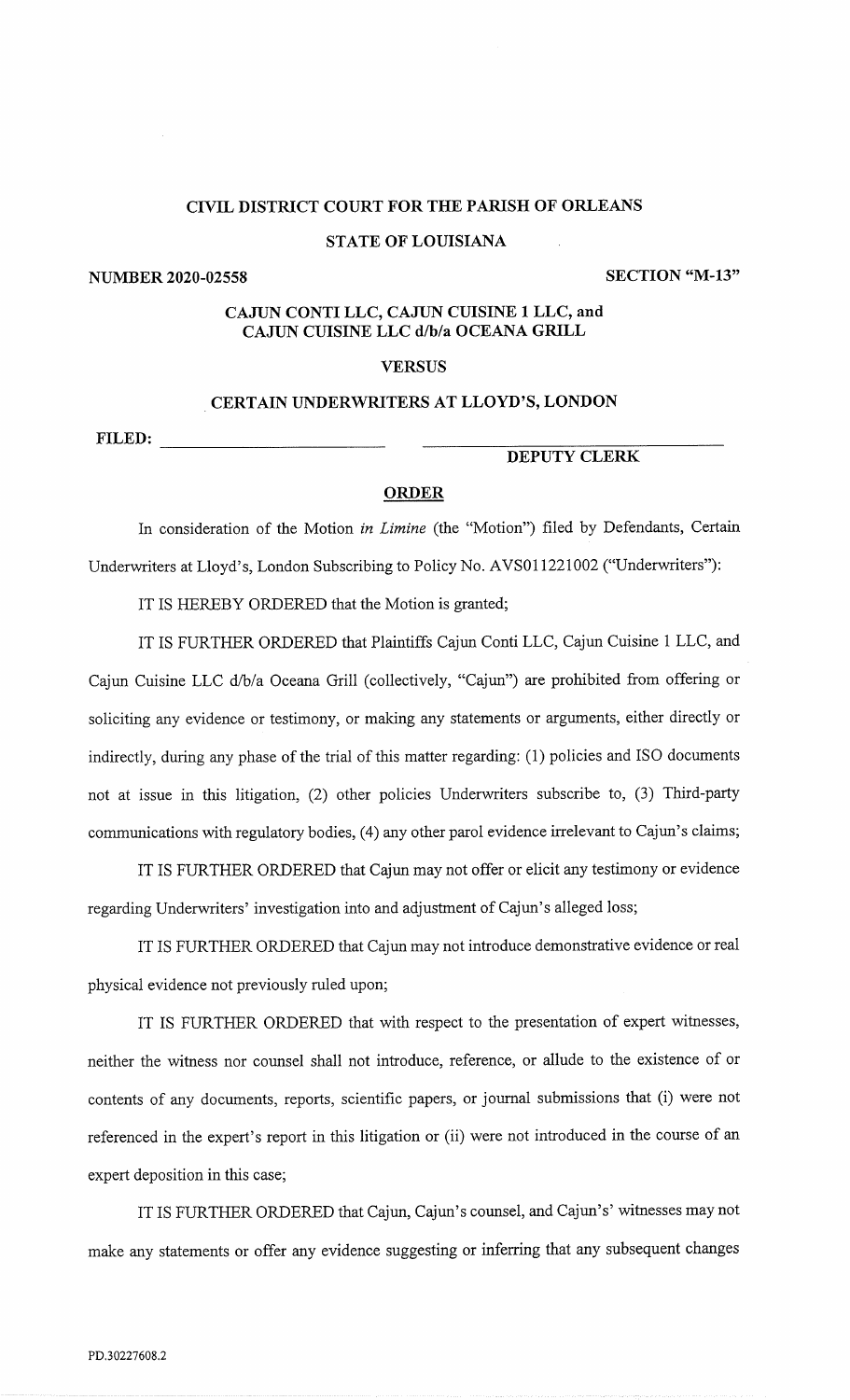have been made to the content of Underwriters' policies (e.g., the modification of forms, the addition of exclusions, etc.) in response to the COVID-19 pandemic;

IT IS FURTHER ORDERED that Cajun may not offer any testimony or argument suggesting that Underwriters asserted claim(s) of privilege during discovery;

IT IS FURTHER ORDERED that Cajun may not offer any evidence of the relative wealth or poverty of any party to the lawsuit;

IT IS FURTHER ORDERED that Cajun may not offer any testimony or argument concerning the yearly profits of the litigants; and

New Orleans, Louisiana \_\_\_\_\_\_ day of November, 2020.

Honorable Paulette Irons, Presiding Judge, Cajun Conti LLC, Cajun Cuisine 1 LLC, and Cajun Cusine LLC d/b/a Oceana Grill v. Certain Underwriters at Lloyd's, London, Case No. 2020-2558, Division M, Civil District Court for the Parish of Orleans, State of Louisiana

[Service Information on Following Page]

 $-2-$